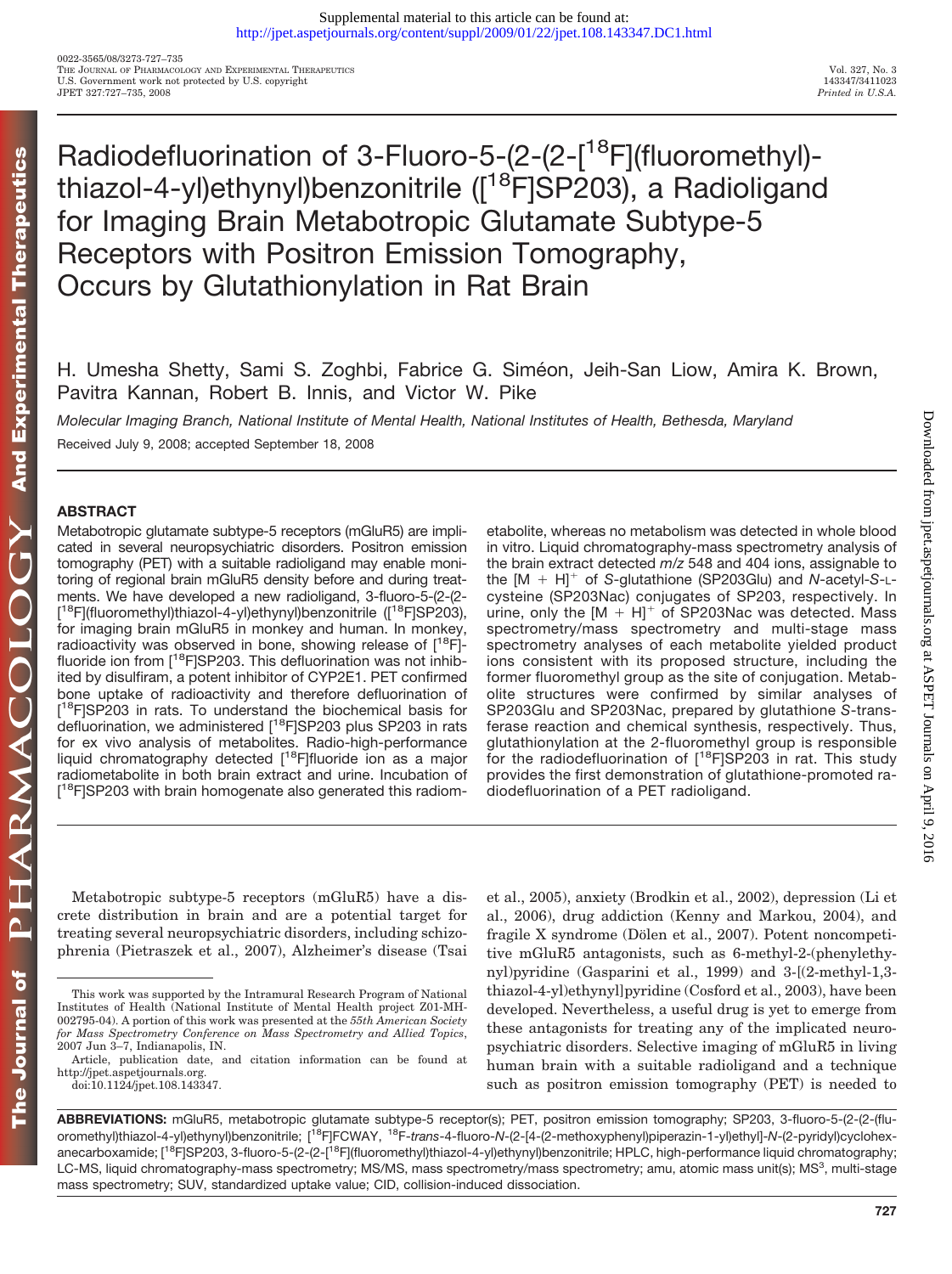



better elucidate the role of mGluR5 in health and neuropsychiatric disorders and thus to facilitate drug discovery.

Successful PET imaging and quantification of brain mGluR5 depends on the properties of the radioligand in vivo, especially receptor affinity, metabolism, and blood-brain barrier permeability (Pike, 1993; Laruelle et al., 2003). We have discovered a high-affinity ligand, SP203 (Fig. 1) and carried out labeling with  $[18F]$ fluoride ion in one step from its bromomethyl analog to generate [18F]SP203 (Lazarova et al., 2007; Sharma and Lindsley, 2007; Siméon et al., 2007). PET evaluation of [ 18F]SP203 in monkey demonstrated that a high proportion of radioactivity in brain was bound to mGluR5. However, radioactivity also accumulated in bone, showing metabolism and release of  $[$ <sup>18</sup>F]fluoride ion from  $[$ <sup>18</sup>F]SP203.

The accumulation of radioactivity in bone, especially skull, would be troublesome for the quantification of mGluR5 in monkey brain, because of errors derived from the significant partial volume effects that are associated with the limited multimillimeter spatial resolution of PET. Here, we found that the radiodefluorination of  $[^{18}F]$ SP203 could not be inhibited with disulfiram, a potent inhibitor of CYP2EI, as we had shown previously to be effective for preventing the defluorination of another PET radioligand, [18F]FCWAY (Ryu et al., 2007).

The main purpose of this study was to examine the metabolism of [18F]SP203/SP203 in rat so as to identify a biochemical basis for radiodefluorination of the radioligand. We conclude that nucleophilic substitution with glutathione in [<sup>18</sup>F]SP203 at its [<sup>18</sup>F]fluoromethyl group is responsible for releasing  $[$ <sup>18</sup>F]fluoride ion.

# **Materials and Methods**

#### **Materials**

Ascorbic acid, potassium fluoride, L-glutathione, glutathione transferase (EC 2.5.1.18), *N*-acetyl-L-cysteine, triethylamine, and buffer salts were obtained from Sigma-Aldrich (St. Louis, MO). Other materials and their sources were as follows: dehydrated ethanol USP (American Regent, Shirley, NY), silica gel (Scientific Adsorbents, Atlanta, GA), Tween 80 (Mallinckrodt Baker, Inc., Phillipsburg, NJ), Cremophor EL (BASF, Ludwigshafen, Germany), isoflurane (Baxter, McGaw Park, IL), heparin (Elkins-Sinn, Cherry Hill, NJ), heparinized tubes (VWR, West Chester, PA), and saline (American Pharmaceutical Partners, Los Angeles, CA). Solvents used for HPLC and LC-MS analyses were from Merck (EMD Chemicals, Gibbstown, NJ) or Sigma-Aldrich.

#### **General Methods**

Radiochromatographic analyses of radiometabolites in biological samples (rat brain extract, urine, or plasma) were performed on a system consisting of Gold 126 pumps and a photodiode array 168 detector (Beckman Coulter, Fullerton, CA) in-line with flow-through NaI(Tl) scintillation detector/rate meter (BioScan, Washington, DC). Data from the analyses were collected and stored on Bio-ChromeLite software (BioScan) and analyzed after decay correction. All samples were prefiltered through Nylon filters (13 mm  $\times$  0.45 µm, Iso-Disc; Supelco, Bellefonte, PA) preceding analysis. The chromatographic separation was performed on a Novapak C18 column ( $100 \times 8$  mm, within a radial compression module RCM-100; Waters, Milford, MA), eluted with methanol/water/triethylamine (80:20:0.1 by volume) at 1.5 ml/min.

LC-MS/(MS/MS) analyses were performed on a LCQ Deca MS instrument interfaced with a Surveyor HPLC pump and autosampler (Thermo Fisher Scientific, Waltham, MA). The liquid chromatography was performed with a gradient of binary solvents (A:B; 150 l/min), composed of water/methanol/acetic acid (90:10:0.5 by volume) (A) and methanol/acetic acid [100:0.5 (v/v)] (B), on a Synergi Fusion-RP column  $(4 \mu m; 150 \times 2 \text{ mm};$  Phenomenex, Torrance, CA). The column was equilibrated with mobile phase A:B (50% each) and upon injection, the pump ran a linear gradient reaching 20% A and 80% B over 8 min and then held this composition for 6 min. The mobile phase was returned to the initial composition and equilibrated for 2 min at 250  $\mu$ *l*/min. After injection of sample and 2.5 min into the run, the entire column output was directed to the electrospray. Electrospray ionization was carried out with sheath and auxiliary gas flow rates of 64 and 10 units, respectively. The capillary temperature was 260°C and spray and capillary voltages were 5 kV and 21 V, respectively. A range of ions (*m*/*z* 150 through 600) was acquired to encompass the masses of all possible metabolites of SP203. In the MS/MS mode, the  $[M + H]$ <sup>+</sup> of SP203 or its metabolite was isolated (width, 1.5 amu) and dissociated by collision with helium at normalized collision-energy level set between 27 and 33%. The product-ion spectrum was acquired in each case. The same isolation width and collision energy levels were used for MS<sup>3</sup> experiments where a product ion of interest was dissociated to generate a second-order product-ion spectrum. For LC-MS analysis of stored rat brain extracts, an aliquot (1 ml) was concentrated with a SpeedVac evaporator (Thermo Fisher Scientific), and the residue was reconstituted in acetonitrile/water  $[50:50 \, (v/v); 200 \, \mu]$ . Stored urine samples (200 µl) were centrifuged (10,000g; 1 min), and the supernatant liquid was transferred to an autosampler vial for injection into LC-MS.

<sup>1</sup>H 400-MHz and <sup>13</sup>C 100-MHz NMR spectra were acquired in  $CD<sub>3</sub>OD$  (residual solvent as reference) on an Avance 400-MHz spectrometer (Bruker, Billerica, MA), and the chemical shifts  $(\delta)$  are reported in ppm down field from tetramethylsilane ( $\delta = 0$ ).

High-resolution mass spectra were acquired from the Mass Spectrometry Laboratory (University of Illinois at Urbana-Champaign, Urbana, IL) under electron ionization conditions using a doublefocusing high-resolution mass spectrometer (AutoSpec; Micromass Inc., Beverly, MA), with samples introduced by a direct probe. Melting points were determined on a Mel-Temp manual apparatus (Electrothermal; Thermo Fisher Scientific) and were uncorrected.

## **Radiosynthesis of [18F]SP203**

[ 18F]SP203 was prepared in an automated apparatus adapted to use microwave irradiation (Lazarova et al., 2007) by treating 3-fluoro-5-(2-(2-(bromomethyl)thiazol-4-yl)ethynyl)benzonitrile with no-carrier-added [<sup>18</sup>F]fluoride ion, produced with the <sup>18</sup>O(p,n)<sup>18</sup>F reaction in a PETtrace cyclotron (General Electric, Milwaukee, WI) (Siméon et al., 2007). A sample (100  $\mu$ l) of each batch of [<sup>18</sup>F]SP203, reconstituted in sterile saline [0.9% (w/v); 10 ml] containing ethanol  $[10\% (v/v)]$ , was checked for purity by HPLC analysis on a Luna C18 column (4.6  $\times$  250 mm, 5 µm; Phenomenex), eluted with acetoni-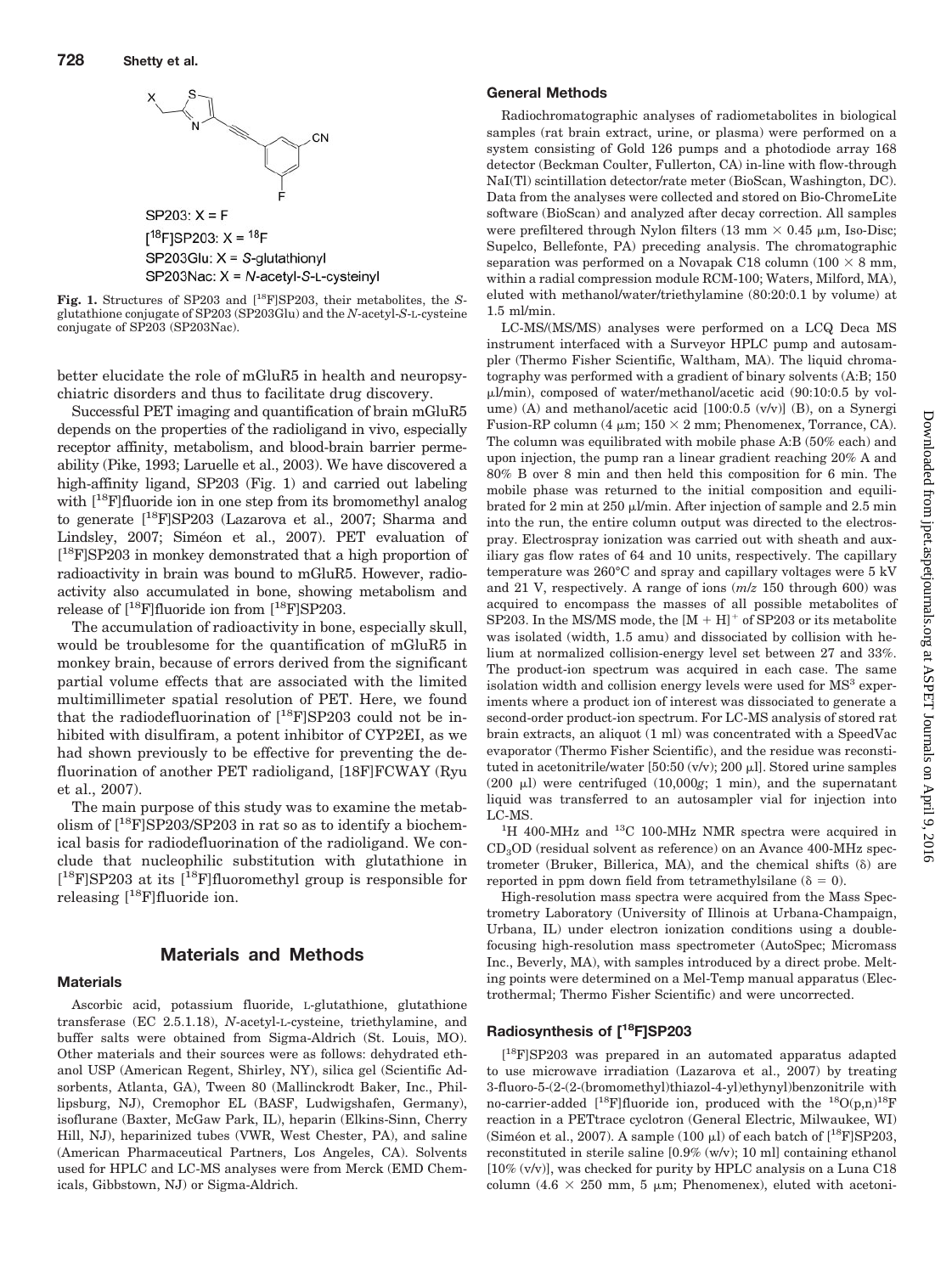#### **Synthesis of SP203Nac**

*N*-Acetyl L-cysteine (6.5 mg; 40  $\mu$ mol) and triethylamine (25  $\mu$ l) were added to a solution of 3-fluoro-5-(2-(2-(bromomethyl)thiazol-4 yl)ethynyl)benzonitrile (3.2 mg; 10 µmol) (Siméon et al., 2007) in acetonitrile (1 ml) under argon and stirred for 15 h at 22°C. The reaction mixture was treated with aqueous acetic acid  $[2.5\% (v/v); 4]$ ml] and passed through two serially connected C18 Sep-Pak cartridges (Waters). The cartridges were washed with the same acidified water (5 ml), and the retained product was eluted with acetonitrile (10 ml). The solvent was removed with a SpeedVac apparatus (Thermo Fisher Scientific), and the product was further purified by silica-gel column chromatography using ethyl acetate containing 1% (v/v) each of acetic acid and methanol as mobile phase. Thin layer chromatography (0.2-mm silica gel; Alltech Associates, Deerfield, IL) of the product with the same mobile phase showed one spot  $(R_f =$ 0.3). Evaporation of the solvent gave the product as an off-white solid, 3.7 mg (yield, 92.5%). m.p. 176-178°C. <sup>1</sup>H NMR: δ 2.01 (s, 3H),  $2.90 - 2.95$  (dd,  $J = 8.2$ , 13.8 Hz, 1H),  $3.09 - 3.14$  (dd,  $J = 4.5$ , 13.8 Hz, 1H),  $4.09 - 4.19$  (2d,  $J = 15.4$  Hz, 2H),  $4.60 - 4.63$  (dd,  $J = 4.5$ , 8.2 Hz, 1H), 7.61–7.67 (m, 2H), 7.79 (m, 1H), 7.90 (s, 1H). 13C NMR: 22.65, 33.97, 35.10, 53.98, 86.47 (d,  $J = 3.4$  Hz) 87.28, 115.86 (d,  $J = 10.8$ Hz), 117.93 (d,  $J = 3.41$  Hz), 120.81 (d,  $J = 25.5$  Hz), 124.25 (d,  $J =$ 23.4 Hz),  $127.51$  (d,  $J = 7.9$  Hz),  $132.63$  (d,  $J = 3.34$  Hz),  $136.96$ , 162.45, 164.93, 172.06, 173.35, 174.30. LC-MS,  $m/z$  404 [M + H]<sup>+</sup>. High-resolution mass spectra calculated for  $C_{18}H_{15}FN_3O_3S_2$  [M +  $H$ <sup>+</sup>, 404.0533; found, 404.0526.

#### **Enzymic Synthesis of SP203Glu**

A solution of SP203 (0.5 mg/ml) was prepared in dimethyl sulfoxide and mixed  $(50 \mu l)$  with Tris-HCl buffer (pH 7.4; 0.1 M; 1 ml) containing glutathione (1.5 mg). Glutathione transferase (10 units in  $25 \mu$  of buffer) was added, and the reaction mixture was shaken at 37°C for 1 h in the water bath incubator. The incubations were carried out in duplicate, including controls without the enzyme. Each reaction mixture was first diluted with water (1 ml) and passed immediately onto a C18 cartridge. The cartridge was washed with water (1 ml), and the retained components were eluted with methanol (3 ml). Solvent was removed with a SpeedVac apparatus, and the residue reconstituted in acetonitrile/water [50:50  $(v/v)$ ; 200 µl] for LC-MS analysis.

#### **Animal Studies**

Twelve male Sprague-Dawley rats  $(376 \pm 86 \text{ g})$ ; Taconic Farms, Germantown, NY) were used for various experiments as follows: three for PET study, two for in vitro radiometabolite analysis, three for ex vivo studies involving LC-MS analysis, and four for metabolite identification in brain homogenates. Rats were maintained under anesthesia using 1.5% isoflurane in oxygen during the experiments. Further specific procedures are detailed in each case below. One male rhesus monkey (*Macaca mulatta*; 9.5 kg) was anesthetized and prepared for PET imaging according to our routine protocol as described previously (Siméon et al., 2007). All animals were used in accordance with the Guide for Care and Use of Laboratory Animals (Clark et al., 1996), and studies were approved by the National Institute of Mental Health Animal Care and Use Committee.

# **PET Experiment in Monkey: Attempt to Inhibit Defluorination of [18F]SP203**

An anesthetized rhesus monkey was placed within a PET camera (high-resolution research tomograph; Siemens, Knoxville, TN), injected with  $[18F]$ SP203 (4.51 mCi; 0.05 nmol/kg) alone, and the brain scanned, as described previously (Siméon et al., 2007). Emission data were collected in multiple sequential frames, reconstructed and processed to provide decay-corrected time-radioactivity concentration curves from brain regions of interest (striatum and cerebellum), with radioactivity expressed as percentage of standardized uptake value (%SUV), which normalizes for injected radioactivity and body weight: %SUV = (% injected activity/cm<sup>3</sup> of brain)  $\times$  body weight (grams). The experiment was repeated in the same monkey after oral administration of disulfiram (500 mg) to inhibit the action of CYP2E1 (Ryu et al., 2007), approximately 20 h preceding radioligand injection (5.10 mCi; 0.10 nmol/kg).

### **PET Experiment in Rat: Confirmation of Radiodefluorination of [18F]SP203**

Each of three rats was anesthetized as described above and placed in a small animal PET camera (Seidel et al., 2003), intravenously injected with [<sup>18</sup>F]SP203 (663  $\pm$  58  $\mu$ Ci; 0.53  $\pm$  0.25 ml; formulated as described under "Radiosynthesis of [18F]SP203") via the penile vein, and scanned at the head over 60 min in multiple time frames. The accumulation of radioactivity in regions of brain structures such as striatum and thalamus and in skull and jaw (mandible plus maxilla) was monitored and expressed as %SUV versus time.

# **HPLC Analysis of Stability of No-Carrier-Added [ 18F]SP203 in Rat Brain and Blood in Vitro**

A blood sample (2 ml) was drawn from an anesthetized rat via cardiac puncture into a heparinized tube. Ice-cold (4°C) heparinizedsaline (100 units/ml; 40 ml) was perfused through the left ventricle of the heart until perfusate, when leaving the opened right atrium, was clear of blood. The brain was excised and placed in ice-cold (4°C) heparinized saline (5 ml) in ice-cold glass tube of a tissue homogenizer (model 099C-K54; Glas-Col, Terre Haute, IN) and homogenized by three Teflon pestle plunges with a 5-min pause after each plunge.

 $[$ <sup>18</sup>F]SP203 (20  $\mu$ Ci) was added to the brain homogenate (5 ml) and then incubated at 37°C in a reciprocating-shaker water bath (model 25; Precision Scientific, Chicago, IL) at 60 oscillations/min. Aliquots (50  $\mu$ ) from the incubation mixture were removed at 5, 10, 15, 30, and 60 min, placed in acetonitrile  $(300 \text{ µ})$  that had been spiked with SP203, and then mixed. Potassium fluoride solution  $(0.5 \text{ M}; 50 \text{ }\mu\text{I})$ was added, and the solution was mixed again. All samples were measured in a gamma counter and then centrifuged at 10,000*g* for 1 min. The supernatant liquids were analyzed by radio-HPLC (see *General Methods*). The precipitates were then counted in a gamma counter for calculating the recovery of radioactivity into the acetonitrile.

In a separate experiment, rat brain homogenates were incubated with  $[{}^{18}F]$ SP203 for 1.5 h, and then they were analyzed simultaneously on two chromatographic systems to separate and identify radiometabolite. One system was that described under *Materials and Methods*. The other was based on the use of a Shodex ODP2 HP-4E column (250  $\times$  4.6 mm, 5 µm; Showa Denko America, Inc., New York, NY). The Shodex column has mixed mode features (size exclusion and polymer-based stationary phase) that allow polar compounds, such as [18F]fluoride ion, to be retained when acetonitrile predominates in the mobile phase. Thus, the column was equilibrated with acetonitrile/100 mM ammonium formate [80:20 (v/v); pH 4.5] at 0.7 ml/min. All samples were deproteinized with acetonitrile and adjusted to a final acetonitrile composition of 80%. Up to 1 ml of the biological sample could be injected onto the Shodex column. Potassium fluoride solution ( $>0.5$  mM; 100  $\mu$ ) was added to enhance separation of  $[$ <sup>18</sup>F]fluoride ion ( $t_R$  = 10.4 min) from unchanged  $\rm [^{18}F] SP203$   $(t_{\rm R}$  = 1.8 min) on the Shodex column.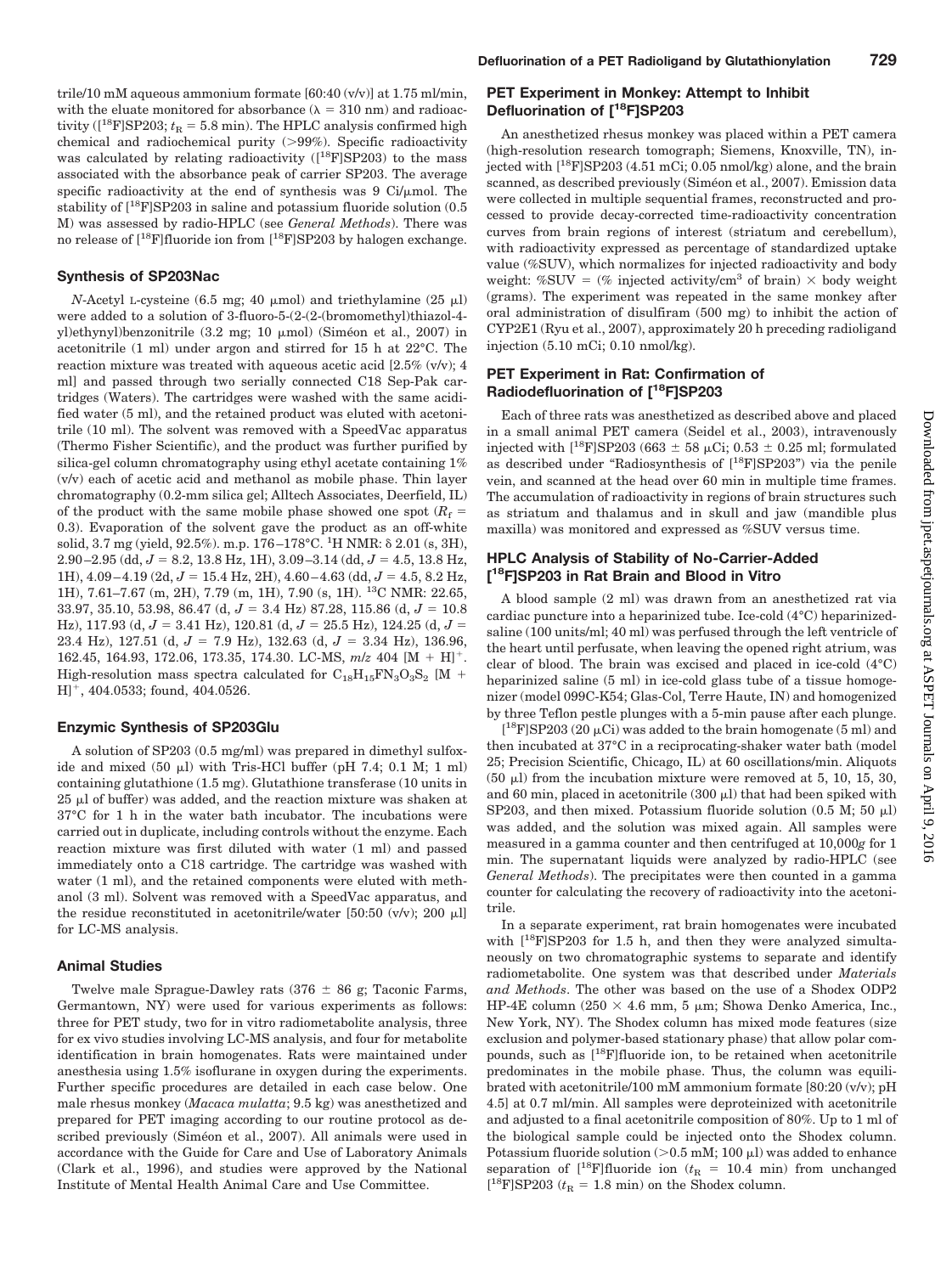For blood analysis, sample (2 ml) was mixed with [18F]SP203  $(3.5 \,\mu\text{Ci})$  in a polypropylene tube  $(13 \times 60 \,\text{mm})$  and incubated at  $37^{\circ}$ C, as described above. A  $50$ - $\mu$ l aliquot of the radioactive blood was removed at 5, 10, 15, 30, and 60 min and placed in saline (1 ml) and centrifuged (1800*g*; 1.5 min). The supernatant plasmasaline was separated from the pelleted cells. The cell and plasmasaline fractions were mixed first with acetonitrile  $(300 \mu l)$  that had been spiked with SP203 and then with potassium fluoride solution (0.5 M; 50  $\mu$ ). The samples were measured in a gamma counter and centrifuged (10,000*g*; 1 min), and the supernatant liquids were injected onto radio-HPLC for analysis. The precipitates were then measured in a gamma counter to calculate recovery of radioactivity into the acetonitrile.

# **Ex Vivo Measurements of Carrier-Added [18F]SP203 or SP203 and Metabolites in Rat Urine and Brain**

**Carrier-Added [18F]SP203.** A dose of carrier-added [18F]SP203  $(617 \text{ }\mu\text{Ci}; 4.7 \text{ }\mu\text{mol/kg})$  was formulated with Cremophor EL  $(35 \text{ }\text{mg})$ . ascorbic acid (100  $\mu$ g) in saline [sodium chloride, 0.9% (w/v); 1 ml] containing ethanol  $[15\% (v/v)]$ . One rat was maintained under anesthesia, and the entire dose of  $[$ <sup>18</sup>F $]$ SP203 was injected through the penile vein over a period of 3.5 min. The animal's urethra was clamped, and every 10 min, a dose of saline (0.3 ml) was injected to ensure expression of urine. At the end of 60 min, the urinary bladder of the rat was exposed, and urine (1.1 ml) was withdrawn into a syringe.

The same rat was perfused with heparinized saline (12 ml) to rid the brain of circulating blood as described above. The brain  $(1.7 \text{ g})$ was then excised, placed in acetonitrile (3 ml), and homogenized (Tissue Tearor model 985-370; BioSpec Products; Bartlesville, OK). Water (500  $\mu$ ) was added, the sample was homogenized once more, and the resulting brain homogenate was centrifuged (10,000*g*; 10 min). The clear supernatant was decanted into a polypropylene tube (4 ml). The precipitate was rehomogenized with acetonitrile followed by water and then centrifuged as described above. The second supernatant liquid was combined with the first supernatant liquid.

Aliquots from the urine and brain-acetonitrile extract were immediately analyzed by radio-HPLC. The remaining samples were stored at  $-70^{\circ}$ C until LC-MS analysis.

**SP203 Alone.** A dose of SP203 (3.15 mg) was formulated for injection by dissolution in ethanol (400  $\mu$ l) plus Tween 80 (100  $\mu$ l) and then dilution to 2.0 ml with saline. Each rat was infused through the penile vein with saline (3 ml) for 30 min followed by the entire dose of SP203 for another 30 min. The infusion was continued with saline (2.0 ml) for another 30 min. At the end of the experiment, the urinary bladder of the rat was exposed, and urine (3.0 ml) was withdrawn into a syringe. The brain  $(1.6 \text{ g})$  was excised, homogenized with acetonitrile/water, and centrifuged as described above. The brain-acetonitrile extracts and urine samples were immediately stored at  $-70^{\circ}$ C until LC-MS analysis.

## **LC-MS Investigation of SP203 Metabolites from Rat Brain Homogenate in Vitro**

Rats were anesthetized, and their brains (1.7 g each) were harvested and placed immediately in glass vials on ice. Ice-cold saline (4 ml) was added to each brain and then homogenized (Tissue Tearer; BioSpec Products) with short durations of homogenizing pulses (with pauses to cool) while the vial was on ice. Each brain homogenate was divided into two equal volumes. The substrate SP203 (1.6 mg; 6.15  $\mu$ mol) was formulated by dissolving it in ethanol (200  $\mu$ l). Tween 80  $(25 \mu)$  was added, and the solution was diluted to 800  $\mu$ l with saline. From this solution, a 200- $\mu$ l aliquot (1.54  $\mu$ mol) was added to each of the four brain homogenate samples. The vials were then incubated at 37°C for 90 min, as described above. At the end of the incubation, acetonitrile (4 ml) followed by water (500  $\mu$ l) was added to each brain fraction, and the samples were mixed again. The homogenates were then transferred to polypropylene tubes (15-ml size) and centrifuged

at 10,000*g* for 5 min. The clear supernatant liquids were transferred to another set of polypropylene tubes.

The acetonitrile extract from the incubation of SP203 with brain homogenate was concentrated until most of the acetonitrile had been evaporated off. The remaining aqueous layer was diluted with water (2 ml) and passed through a C18 cartridge (Waters). The cartridge was washed with water (3 ml), and the retained components were eluted with methanol (3 ml). The solvent was removed by evaporation, and the residue reconstituted in acetonitrile-water  $[50:50 \, (v/v);$  $200$  µl] for LC-MS analysis.

#### **Results**

**PET Experiment in Monkey: Attempt to Inhibit Defluorination of [18F]SP203 in Monkey.** Thirty minutes after the injection of  $[$ <sup>18</sup>F $]$ SP203 into monkey, brain peak activity was approximately 725% SUV, which declined by half in 180 min after injection. Dosing monkey with the potent CYP2E1 inhibitor disulfiram  $(500 \text{ mg})$ , at  $\sim 20 \text{ h}$  preceding administration of  $[$ <sup>18</sup>F]SP203, had no effect on the accumulation of radioactivity in bone, as represented by jaw (Fig. 2). In this experiment, conducted in a single monkey, the uptake of radioactivity into brain regions, however, was increased, namely, by 58 and 21% for area under curves (0 –180 min) for striatum and cerebellum, respectively.

**PET Experiment in Rat: Confirmation of Radiodefluorination of [18F]SP203.** PET imaging of rat injected with [ 18F]SP203 revealed continuous accumulation of radioactivity in skull and jaw (Fig. 3). The time-activity curve of the brain regions showed high uptake of radioactivity ( $\sim\!300\%$ SUV) (Fig. 3), which persisted throughout the duration (60 min) of the experiment. The corresponding summed PET images clearly showed the high uptake of radioactivity into skull and jaw (Fig. 4).

**Stability of [18F]SP203 in Rat Blood and Brain Homogenate in Vitro.** After incubation of  $[^{18}F]$ SP203 with rat blood,  $35 \pm 3.9\%$  (mean  $\pm$  S.D.; *n* = 7) of the radioactivity distributed to blood cells and the remainder to plasma. [ 18F]SP203 was stable both in plasma and blood cells but not in brain homogenate. Acetonitrile extraction of plasma and cell fractions recovered 99.0  $\pm$  1.1% ( $n = 7$ ) and 93.3  $\pm$  1.2%  $(n = 6)$  of the radioactivity, respectively. Radio-HPLC anal-



**Fig. 2.** Time course for the uptake of radioactivity into striatum, cerebellum, and jaw of rhesus monkey after the intravenous injection of [ 18F]SP203 alone (4.51 mCi; 0.05 nmol/kg) and [18F]SP203 (5.10 mCi; 0.10 nmol/kg) 20 h after the administration of disulfiram (500 mg orally). Striatum at baseline (O); cerebellum at baseline ( $\diamond$ ); jaw at baseline ( $\triangle$ ); striatum after disulfiram  $(\blacksquare)$ ; cerebellum after disulfiram  $(\blacklozenge)$ ; and jaw after disulfiram  $(\triangle)$ .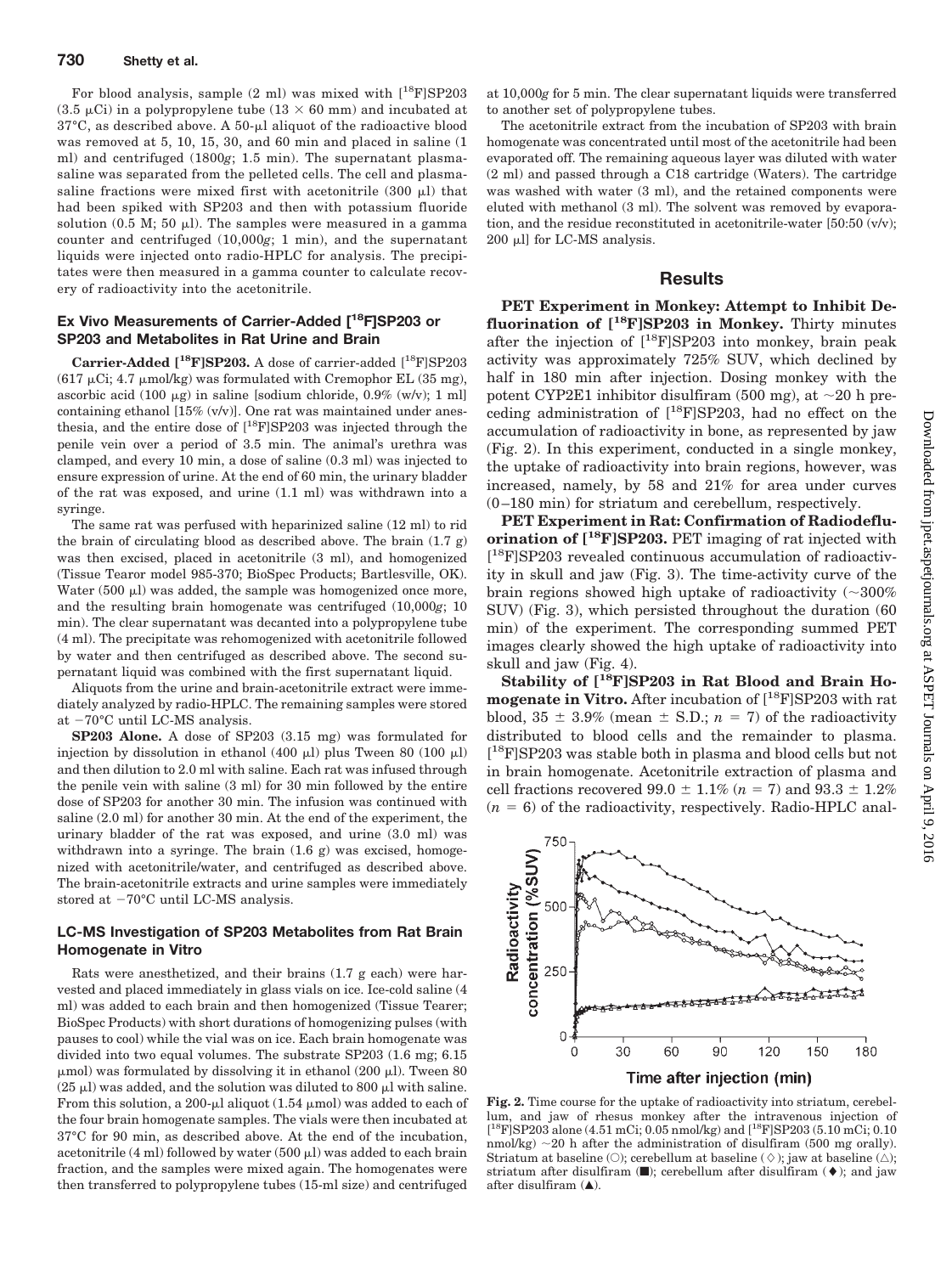

**Fig. 3.** Time course for the uptake of radioactivity into skull  $(\nabla)$ , jaw  $(\Diamond)$ , thalamus  $(\Box)$ , and putamen  $(\triangle)$  after the intravenous injection of [<sup>18</sup>F]SP203 (663  $\pm$  58 µCi) into rat. Each data point represents mean  $\pm$ S.D. values from three animals. Deep gray matter structures were chosen to illustrate brain uptake while avoiding spillover contamination from the radioactivity of the skull. Extensive radiodefluorination is evident by the continuous accumulation of radioactivity (%SUV) in the skull and jaw.



**Fig. 4.** PET images of a rat head reconstructed from the entire 60 min of emission data after intravenous injection of [<sup>18</sup>F]SP203. High radioactivity uptake into the jaw (A) and skull (B) can be clearly seen.

ysis showed no significant metabolism of  $[^{18}F]$ SP203 in either of these fractions of the blood over 60 min.

Incubation of [18F]SP203 with brain homogenate for various periods and extraction of each incubation mixture (potassium fluoride added) with acetonitrile recovered 92.0  $\pm$  $2.9\%$  ( $n = 7$ ) of the radioactivity. Reverse phase radio-HPLC of the incubation mixture on the Novapak C18 column (see *General Methods*) revealed a major radiometabolite eluting at  $t<sub>R</sub> = 2.1$  min (void volume) and the unchanged  $[$ <sup>18</sup>F]SP203 eluting at  $t<sub>R</sub> = 5.08$  min. Radiometabolite and [<sup>18</sup>F]SP203 eluted in reverse order on the Shodex column but in the same relative amounts. The radiometabolite had the same retention time as that of cyclotron-produced  $[$ <sup>18</sup>F]fluoride ion, thereby verifying its identity. Approximately 50% [ 18F]SP203 was biotransformed into [18F]fluoride ion in brain homogenate within 20 min of incubation.

**Radio-HPLC Analysis of Rat Brain Extract and Urine after Administration of Carrier-Added [18F]SP203 in Vivo.** Acetonitrile extraction of brain from a single rat infused with carrier-added  $[$ <sup>18</sup>F]SP203 recovered 53.4% of radioactivity. Radio-HPLC of the brain extract showed a polar radiometabolite peak at the void volume and another peak for unchanged  $[$ <sup>18</sup>F]SP203. The ratio of radiometabolite to [ 18F]SP203 radioactivity at 60 min after radioligand injection was 10:1. Similar analysis of rat urine at 60 min after radioligand injection showed the same radiometabolite peak containing 97% of all radioactivity, with the remainder represented by unchanged  $[$ <sup>18</sup>F]SP203.

**Ex Vivo LC-MS Analysis of Rat Brain Extract and Urine from Rat Administered with Carrier-Added [ 18F]SP203 or SP203 Alone.** The brain extracts from each rat administered with carrier-added [18F]SP203 or SP203 alone were analyzed by LC-MS. A knowledge-based search of metabolite-specific ions in the total-ion chromatogram identified a peak ( $t_R$  = 5.8 min) for  $m/z$  548 ion and another ( $t_R$  = 8.7 min) for *m*/*z* 404 ion. These metabolite-specific ions were absent in brain extract and urine from a control rat. The  $[M + H]$ <sup>+</sup> ion at *m/z* 548 was hypothesized to correspond to the  $[M + H]$ <sup>+</sup> ion of a structure in which glutathione is bonded to SP203 by displacing fluoride ion (SP203Glu; Fig. 1). The ion-chromatogram and mass spectrum for this metabolite are shown in Fig. 5A. The second metabolite with  $[M + H]$ <sup>+</sup> at *m/z* 404 was hypothesized to be due to the  $[M + H]$ H]<sup>+</sup> ion of an *N*-acetyl L-cysteine conjugate of SP203 (SP203Nac; Fig. 1). The ion-chromatogram and mass spectrum for this brain metabolite are shown in Fig. 6A.

MS/MS analysis of the rat brain extract involving trapping and collision-induced dissociation (CID) of each of *m*/*z* 548 and *m*/*z* 404 ions, generated product-ion spectra as shown in Figs. 5B and 6B, respectively. The fragmentation pathways proposed for the  $[M + H]$ <sup>+</sup> ions of the putative SP203Glu and SP203Nac metabolites are shown in Figs. 7 and 8, respectively.

LC-MS analysis of urine samples from these experiments



**Fig. 5.** LC-MS/(MS/MS) analysis of the metabolite SP203Glu in brain extract from rat infused with SP203: mass spectrum (inset) showing [M  $H$ <sup>+</sup> at  $m/z$  548 and the ion chromatogram for the same ion (A); production spectrum generated by CID of *m*/*z* 548 ion (B).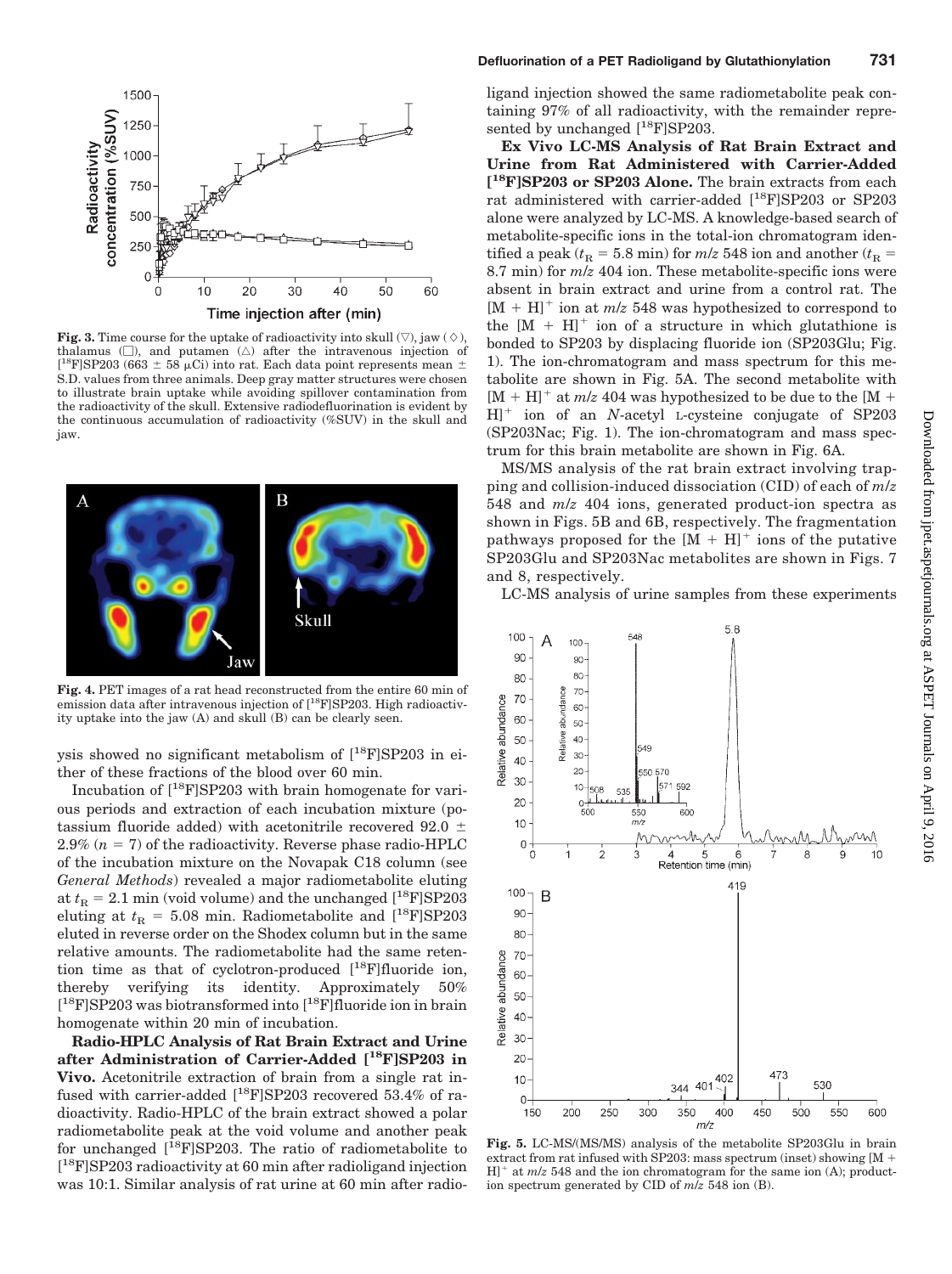

**Fig. 6.** LC-MS/(MS/MS) analysis of the metabolite SP203Nac in brain extract from rat infused with SP203: mass spectrum (inset) showing  $[M +]$  $H$ <sup>+</sup> at  $m/z$  404 and the ion chromatogram for the same ion (A); production spectrum generated by CID of *m*/*z* 404 ion (B).



**Fig. 7.** Proposed fragmentation pathway for ions formed by CID of  $[M +]$  $H$ <sup> $+$ </sup>  $m/z$  548 of SP203Glu. The fragmentation accounts for the major ions in the product-ion spectrum of SP203Glu (see Fig. 5B).

showed an intense  $m/z$  404 peak with the same  $t<sub>R</sub>$  as that of the putative SP203Nac in brain, which generated a production spectrum matching that of the brain extract. The peak for *m*/*z* 548 ion seen in brain was not detected in the total ion-chromatogram from urine.

**LC-MS/MS and MS3 Confirmation of Metabolite Identities.** The LC-MS/MS characteristics of authentic SP203Nac, prepared by nucleophilic substitution in 3-fluoro-5-(2-(2-(bromomethyl)thiazol-4-yl)ethynyl)benzonitrile with *N*-acetyl-Lcysteine, were in complete agreement with those of the putative SP203Nac metabolite, thereby confirming its identity. Likewise, the product of incubation of SP203 with glutathione and glutathione transferase showed a peak for *m*/*z* 548 ion at the



**Fig. 8.** Proposed fragmentation pathway for ions formed by CID of [M + H] *m*/*z* 404 of SP203Nac. The fragmentation accounts for the major ions in the product-ion spectrum of SP203Nac (see Fig. 6B).



**Fig. 9.** Product-ion spectrum generated by CID of  $[M + H]$ <sup>+</sup>  $m/z$  261 of SP203 and proposed structure (inset) of adduct-ion *m*/*z* 273 formed by addition of methanol to *m*/*z* 241 ion (R is 3-fluoro-5-cyanophenyl). The methanol-adduct formation provided additional proof for the site of glutathione conjugation in SP203Glu.

same HPLC retention time as that of SP203Glu, the metabolite of SP203 generated in rat brain. The CID of this enzymically generated standard showed all the product ions characteristic of putative SP203Glu metabolite.

To verify the site of conjugation in SP203 metabolites to be the former fluoromethyl group, MS<sup>3</sup> experiments were performed on SP203Nac and SP203Glu. Thus, CID of  $[M + H]$ <sup>+</sup> (*m*/*z* 404) of SP203Nac followed by its product ion *m*/*z* 275 (Fig. 6B) generated a secondary product-ion spectrum (data not shown) with fragment ion *m*/*z* 241 and the methanoladduct ion  $m/z$  273, as observed with the CID of  $[M + H]$ <sup>+</sup> of SP203 (Fig. 9). These two ions also were observed in the secondary product-ion spectrum of SP203Glu generated by dissociating the product ion *m*/*z* 419 (Fig. 5B).

**Identification of the Metabolites of SP203 Generated in Brain Extract in Vitro.** LC-MS analysis of metabolites extracted from the incubation of SP203 with rat brain homogenate showed  $[M + H]$ <sup>+</sup> at  $m/z$  548 due to SP203Glu. CID of this ion showed the same product ions as those obtained from the analysis of brain SP203Glu from the experiment in vivo. The same incubation mixture showed a very weak peak for the *m*/*z* 404 ion. However, its CID generated all product ions characteristic of SP203Nac.

## **Discussion**

This study establishes glutathionylation as the mechanism of radiodefluorination of [18F]SP203 in rat brain. The same metabolic pathway is also significant in the periphery.

[ 18F]SP203 readily entered monkey brain because of its moderate lipophilicity (log  $P = 2.18$ ) (Siméon et al., 2007).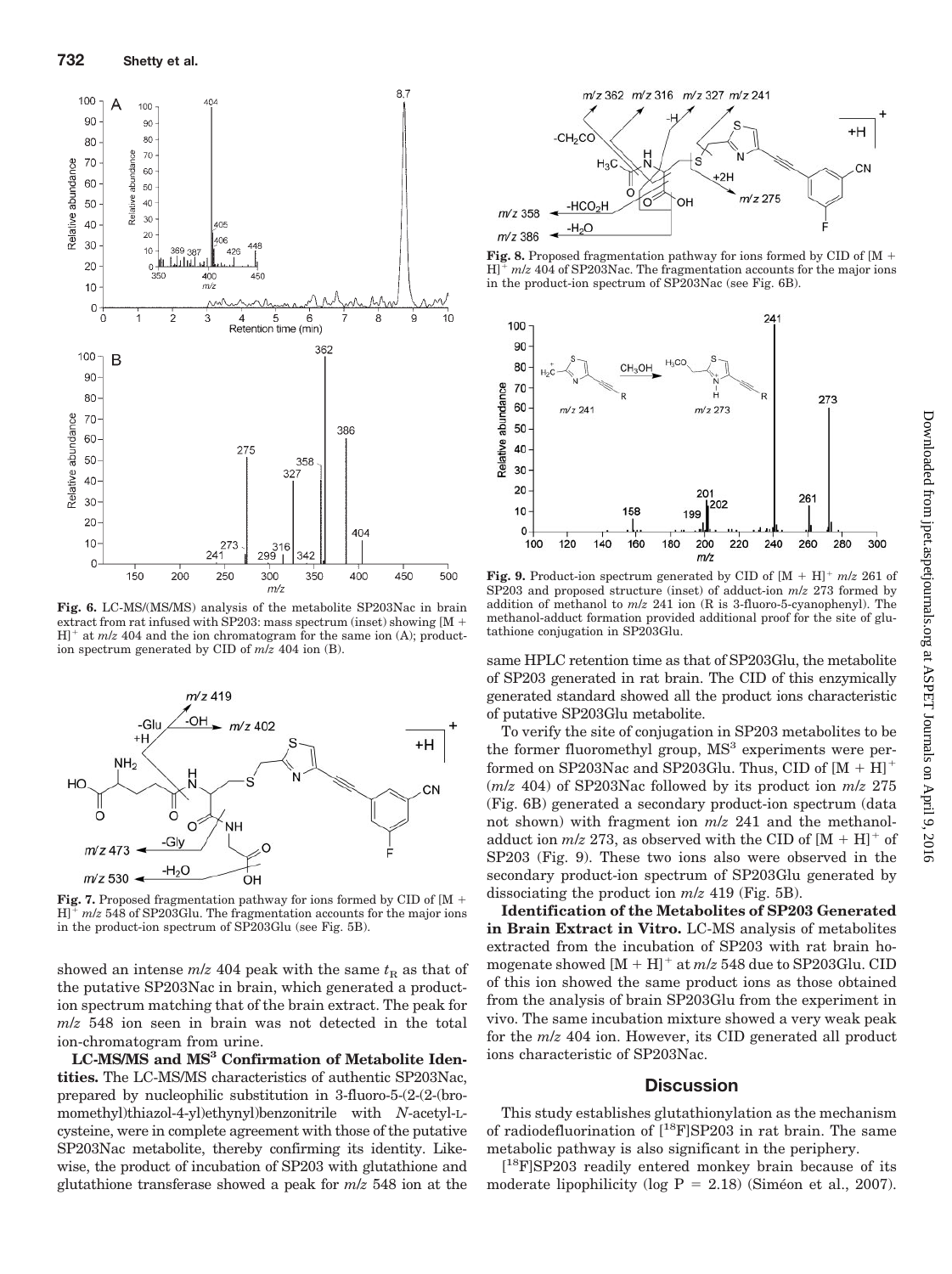This radioactivity washed out of the brain, suggesting metabolic stability of the radioligand in the monkey brain. In an attempt to inhibit radiodefluorination, pretreatment with disulfiram increased  $(20-60\%)$  brain uptake of  $[^{18}F]$ SP203 radioactivity (Fig. 2), possibly, consequent to decreased metabolic clearance and elevation of  $[$ <sup>18</sup>F $]$ SP203 in the plasma input function. However, radiodefluorination was not eliminated, thereby suggesting the involvement of defluorination mechanisms other than those mediated by CYP2E1. We wanted to elucidate the mechanism of  $[^{18}F]$ SP203 radiodefluorination, because this information could perhaps open opportunities for modulation of this process and also assist in future PET radioligand design. Thus, the metabolism of [ 18F]SP203 and SP203 was further investigated in rats under experimental conditions relevant to PET studies.

In PET experiments with  $^{18}$ F-labeled tracers, radioactivity uptake into bones, including skull, is direct evidence of radiodefluorination (Tipre et al., 2006; Grant et al., 2008). In addition, bones do not take up and accumulate radioligands or any of their organic radiometabolites during these experiments. PET imaging in rats revealed high radioactivity uptake into bone (skull and jaw) (Figs. 3 and 4), confirming peripheral radiodefluorination of  $[$ <sup>18</sup>F]SP203. The radioactivity within brain remained steady, consistent with biotransformation of  $[^{18}F]$ SP203 into  $[^{18}F]$ fluoride ion and its retention in the brain. The brain entrapment of radioactivity with no washout, unlike in the monkey brain, is a strong indication of extensive defluorination of  $[^{18}F]$ SP203 inside the rat brain.  $[$ <sup>18</sup>F $]$ SP203 was found to be radiochemically stable in rat plasma and blood cells in vitro but to be readily metabolized in brain homogenate. Only one radiometabolite was generated. The properties of this radiometabolite were those expected for  $[$ <sup>18</sup>F $]$ fluoride ion, especially elution at the solvent front on reverse phase HPLC, regardless of elution conditions, and improved recovery for analysis in the presence of carrier fluoride ion. Radiochromatography on a Shodex ODP2 HP-4E column confirmed that the radiometabolite was [<sup>18</sup>F]fluoride ion.

HPLC analysis of rat brain extract and urine from rat infused with  $[$ <sup>18</sup>F]SP203 also revealed  $[$ <sup>18</sup>F]fluoride ion as the single major radiometabolite, thereby showing that defluorination was occurring in periphery as well as in brain. That is, virtually all [18F]fluoride ion generated in brain would be retained there because of its charge for the duration of our experiments. A complete characterization of nonradioactive metabolites was needed to understand the metabolic basis for the release of  $[$ <sup>18</sup>F]fluoride ion from  $[$ <sup>18</sup>F]SP203. Accordingly, we infused rats with  $[$ <sup>18</sup>F]SP203 plus carrier SP203 or with SP203 alone to enable screening of metabolites by LC-MS methods.

The metabolism of 3-[(2-methyl-1,3-thiazol-4-yl)ethynyl] pyridine, an mGluR5 antagonist structurally related to SP203, has been examined in mouse liver microsomal preparations (Yang and Chen, 2005). In this in vitro study, the metabolites are formed by cytochromes P450-mediated reactions, i.e., hydroxylation of the 2-methyl group, and *N*-oxidation and epoxidation of the thiazole ring. The analogous SP203 metabolites from such pathways were not detected in brain or urine of rats infused with SP203. We did not examine the SP203 metabolism in liver microsomal preparations, as such in vitro data cannot be readily extrapolated to PET experimental conditions. In the present study, LC-MS analysis of the rat brain extract and

urine detected no metabolites of SP203 derived from oxidativedefluorination reactions, although such reactions have been observed for other alkyl fluorides (Burke et al., 1981; Teitelbaum et al., 1981; Ma et al., 2001). Data from radiochromatography and LC-MS analysis are consistent with defluorination by glutathionylation as the major pathway for the metabolism of SP203 in rat.

In brain, the glutathione/glutathione transferase system plays a pivotal role in the removal of free radicals and reactive electrophilic species (Baez et al., 1997; Dringen, 2000; Sidell et al., 2003). Glutathione transferase is known to dehalogenate certain alkyl iodides, bromides, and chlorides (Ridgewell and Abdel-Monem, 1987; Wheeler et al., 2001) by incorporating glutathione. Generally, alkyl fluorides are not regarded as good substrates for this enzyme. In rats, fluoroacetate undergoes defluorination by a fluoroacetate-specific dehalogenase, and the role of glutathione transferase in the reaction is unclear (Tecle and Casida, 1989; Soiefer and Kostyniak, 1984; Tu et al., 2005). The basis for metabolic defluorination of certain benzyl fluorides, structurally analogous to fluoromethyl-thiazolyl moiety in SP203, is not known (Magata et al., 2000).

If SP203 undergoes defluorination by glutathionylation, its glutathione conjugate is expected to be present in the brain extract of the rat infused with SP203. Accordingly, the metabolite-specific ion, the  $[M + H]$ <sup>+</sup> of SP203Glu, was searched for and identified from the LC-MS total-ion chromatogram for the brain extract (Fig. 5). The MS/MS analysis aided the identification of this metabolite as the glutathione adduct of SP203 (Fig. 5). The product-ion spectrum showed *m*/*z* 530, 473, and 419 ions corresponding to loss of  $H<sub>2</sub>O$ , glycine, and glutamate species, respectively, from the  $[M + H]^+$  at  $m/z$  548. This fragmentation pattern (Fig. 7) is comparable with that of glutathione conjugates of other xenobiotics (Grillo et al., 2003; Chen et al., 2006). The structure of SP203Glu was verified by treating SP203 with glutathione plus glutathione transferase and showing by MS/MS analysis that the product was the same as the conjugate identified in rat brain ex vivo. Incubation of SP203 with rat brain homogenate also yielded SP203Glu, consistent with the proposal that the synthesis of SP203Glu occurs within brain when the animal is infused with SP203.

Reactive xenobiotics and metabolites undergo glutathionylation efficiently in liver where glutathione transferase isozymes and glutathione are present in high concentrations (Commandeur et al., 1995; Rinaldi et al., 2002). Once formed, the glutathione conjugates are transported out of the cells and released to the circulation for eventual elimination. In kidney and possibly in other organs, these metabolites are further biotransformed to *N*-acetyl L-cysteine derivatives (mercapturic acids) and then excreted (Commandeur et al., 1995).

Likewise, SP203 can enter the mercapturic acid pathway in various organs, resulting in synthesis of SP203Glu and its eventual biotransformation to the end-metabolite SP203Nac. When the urine from SP203-infused rat was analyzed by LC-MS, a very intense peak for *m*/*z* 404 ion corresponding [M  $+$  H]<sup> $+$ </sup> of SP203Nac was observed in the total-ion chromatogram. Its CID-generated product ions account for cleavage at the thioether bonds and at other bonds that result in loss of neutral species such as  $H_2O$ ,  $HCO_2H$ , and  $CH_2CO$  (Fig. 8).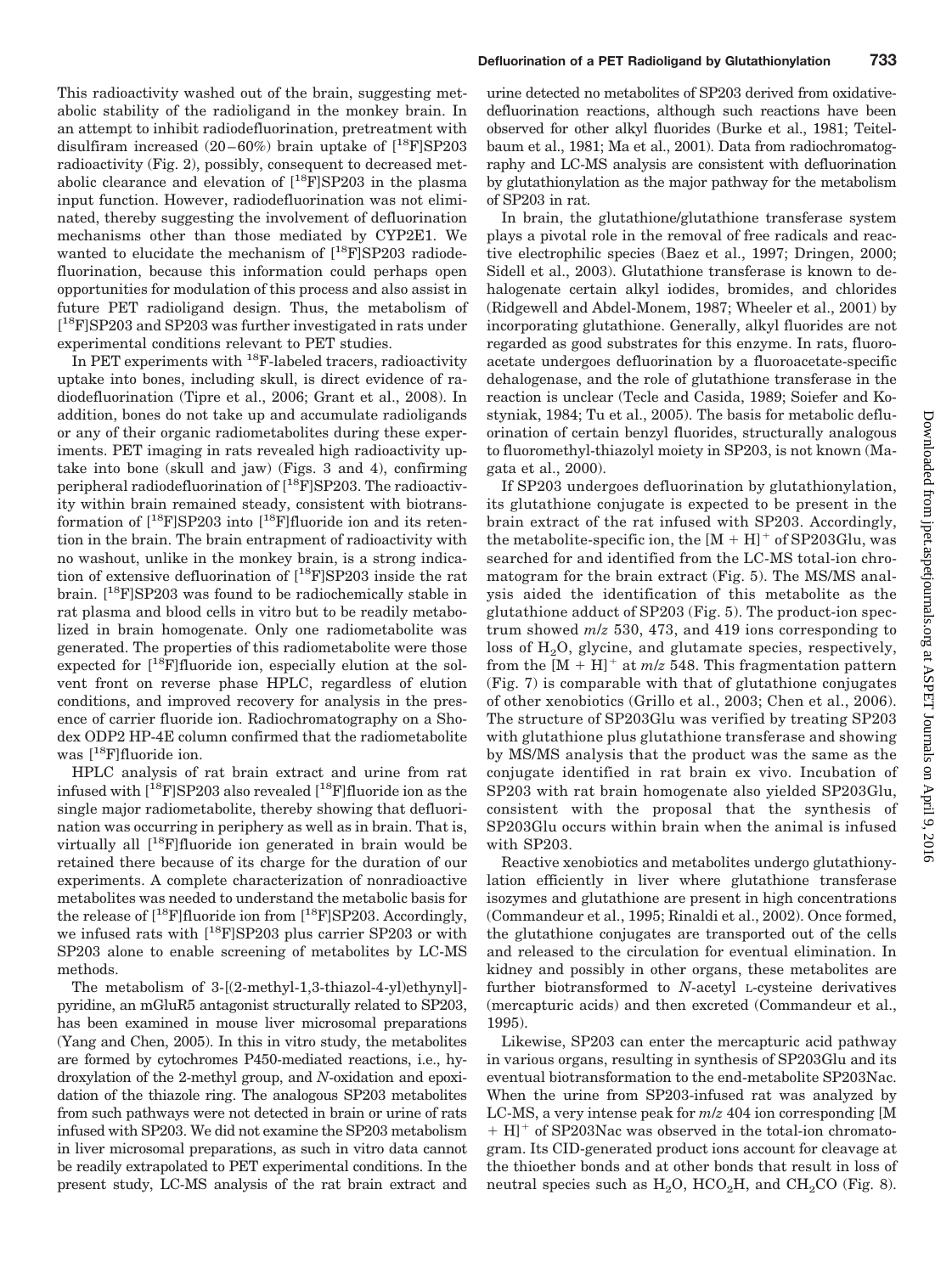The fragmentation pattern is consistent with the proposed structure of SP203Nac wherein *N*-acetyl L-cysteine residue is linked via a thioether bond to the former 2-fluoromethyl group of SP203, replacing the fluorine. For confirmation of its structure, SP203Nac was synthesized and showed the same product-ion spectrum as that of the metabolite, putatively identified as SP203Nac. Thus, peripheral SP203Glu is formed by displacing fluoride ion from SP203, consistent with the proposed urinary excretion of radiometabolite  $[$ <sup>18</sup>F $]$ fluoride ion in rats administered [<sup>18</sup>F]SP203.

In SP203-infused rats, the urinary metabolite SP203Nac was also found in brain, thereby showing further metabolism of SP203Glu within brain and/or entry of SP203Nac from the periphery. Plasma was not analyzed to determine the source of this secondary metabolite in brain. However, incubation of SP203 with brain homogenate generated SP203Nac showing that enzymes in brain are capable of converting SP203Glu into SP203Nac. Indeed, mammalian brains are known to have the enzymes of the mercapturic acid pathway capable of biotransforming reactive xenobiotics into their *N*-acetyl cysteine conjugates (Montine et al., 2000; Sidell et al., 2003).

In rats, biotransformation of SP203 into SP203Glu involving displacement of fluoride ion explains the emergence of one major radiometabolite in brain when [18F]SP203 is administered intravenously. The peripheral organs also carry out this reaction as evident from excretion of mercapturic acid SP203Nac into the urine. Characterization of SP203Glu and SP203Nac provided definitive, indirect evidence for  $[$ <sup>18</sup>F]fluoride ion as being the radiometabolite of  $[$ <sup>18</sup>F]SP203. Additionally, it allowed us to propose that  $[$ <sup>18</sup>F]fluoride ion generated in peripheral organs is the source of skull radioactivity observed in rats infused with  $[$ <sup>18</sup>F]SP203. Defluorination by glutathionylation of  $[$ <sup>18</sup>F]SP203 seems to be highly efficient in the rat. This makes rat unsuitable as an animal model for PET quantification of brain mGluR5.

The utility of  $[$ <sup>18</sup>F]SP203 in PET imaging of brain mGluR5 in human subjects is currently being evaluated. The mammalian glutathione transferases exhibit species and tissue variations in their activity (Lash et al., 1998; Bogaards et al., 1999; Cannady et al., 2006). In general, human glutathione transferases show significantly lower activity than the rat enzymes for incorporating glutathione into reactive xenobiotics. Perhaps for this reason, our initial studies with [ 18F]SP203 in human subjects show only limited defluorination. Thus,  $[$ <sup>18</sup>F $]$ SP203 is proving a useful radioligand for PET imaging of brain mGluR5 in humans (Brown et al., 2008). The current study provides the first demonstration of glutathionylation as a mechanism for PET radioligand defluorination in vivo. This mechanism will need to be taken into account in the design of future <sup>18</sup>F-labeled PET radioligands.

#### **Acknowledgments**

We thank Andrew Taku and Edward Tuan for help in radiosynthesis and radiometabolite analysis, respectively.

#### **References**

- Baez S, Segura-Aguilar J, Widersten M, Johansson AS, and Mannervik B (1997) Glutathione transferases catalyse the detoxication of oxidized metabolites (oquinones) of catecholamines and may serve as an antioxidant system preventing degenerative cellular processes. *Biochem J* **324:**25–28.
- Bogaards JJ, Venekamp JC, Salmon FG, and van Bladeren PJ (1999) Conjugation of isoprene monoepoxides with glutathione, catalyzed by alpha, mu, pi and thetaclass glutathione *S*-transferases of rat and man. *Chem Biol Interact* **117:**1–14.
- Brodkin J, Busse C, Sukoff SJ, and Varney MA (2002) Anxiolytic-like activity of the

mGluR5 antagonist MPEP: a comparison with diazepam and buspirone. *Pharmacol Biochem Behav* **73:**359 –366.

- Brown AK, Kimura Y, Zoghbi SS, Siméon FG, Liow J-S, Kreisl WC, Taku A, Fujita M, Pike VW, and Innis RB (2008) Metabotropic glutamate subtype-5 (mGluR5) receptors quantified in human brain with a novel radioligand for positron emission tomography. *J Nucl Med* DOI:10.2967/jnumed.108.056291.
- Burke TR Jr, Branchflower RV, Lees DE, and Pohl LR (1981) Mechanism of defluorination of enflurane. Identification of an organic metabolite in rat and man. *Drug Metab Dispos* **9:**19 –24.
- Cannady EA, Chien C, Jones TM, and Borel AG (2006) In vitro metabolism of the epoxide substructure of cryptophycins by cytosolic glutathione *S*-transferase: species differences and stereoselectivity. *Xenobiotica* **36:**659 – 670.
- Chen Q, Doss GA, Tung EC, Liu W, Tang YS, Braun MP, Didolkar V, Strauss JR, Wang RW, Stearns RA, et al. (2006) Evidence for the bioactivation of zomepirac and tolmetin by an oxidative pathway: identification of glutathione adducts in vitro in human liver microsomes and in vivo in rats. *Drug Metab Dispos* **34:**145– 151.
- Clark JD, Baldwin RL, Bayne KA, Brown MJ, Gebhart GF, Gonder JC, Gwathmey JK, Keeling ME, Kohn DF, Robb JW, et al. (1996) *Guide for the Care and Use of Laboratory Animals*, National Academies Press, Washington, DC.
- Commandeur JN, Stijntjes GJ, and Vermeulen NP (1995) Enzymes and transport systems involved in the formation and disposition of glutathione *S*-conjugates. Role in bioactivation and detoxication mechanisms of xenobiotics. *Pharmacol Rev* **47:**271–330.
- Cosford ND, Tehrani L, Roppe J, Schweiger E, Smith ND, Anderson J, Bristow L, Brodkin J, Jiang X, McDonald I, et al. (2003) 3-[(2-Methyl-1,3-thiazol-4 yl)ethynyl]pyridine: a potent and highly selective metabotropic glutamate subtype 5 receptor antagonist with anxiolytic activity. *J Med Chem* **46:**204 –206.
- Dölen G, Osterweil E, Rao BS, Smith GB, Auerbach BD, Chattarji S, and Bear MF (2007) Correction of fragile X syndrome in mice. *Neuron* **56:**955–962.
- Dringen R (2000) Metabolism and functions of glutathione in brain. *Prog Neurobiol* **62:**649 – 671.
- Gasparini F, Lingenhöhl K, Stoehr N, Flor PJ, Heinrich M, Vranesic I, Biollaz M, Allgeier H, Heckendorn R, Urwyler S, et al. (1999) 2-Methyl-6-(phenylethynyl) pyridine (MPEP), a potent, selective and systemically active mGlu5 receptor antagonist. *Neuropharmacology* **38:**1493–1503.
- Grant FD, Fahey FH, Packard AB, Davis RT, Alavi A, and Treves ST (2008) Skeletal PET with 18F-fluoride: applying new technology to an old tracer. *J Nucl Med* **49:**68 –78.
- Grillo MP, Hua F, Knutson CG, Ware JA, and Li C (2003) Mechanistic studies on the bioactivation of diclofenac: identification of diclofenac-*S*-acyl-glutathione in vitro in incubations with rat and human hepatocytes. *Chem Res Toxicol* **16:**1410 –1417.
- Kenny PJ and Markou A (2004) The ups and downs of addiction: role of metabotropic glutamate receptors. *Trends Pharmacol Sci* **25:**265–272. Laruelle M, Slifstein M, and Huang Y (2003) Relationships between radiotracer
- properties and image quality in molecular imaging of the brain with positron emission tomography. *Mol Imaging Biol* **5:**363–375.
- Lash LH, Qian W, Putt DA, Jacobs K, Elfarra AA, Krause RJ, and Parker JC (1998) Glutathione conjugation of trichloroethylene in rats and mice: sex-, species-, and tissue-dependent differences. *Drug Metab Dispos* **26:**12–19.
- Lazarova  $\hat{N}$ , Siméon FG, Musachio JL, Lu S, and Pike VW (2007) Integration of a microwave reactor with Synthia to provide a fully automated radiofluoridation module. *J Label Compd Radiopharm* **50:**463– 465.
- Li X, Need AB, Baez M, and Witkin JM (2006) Metabotropic glutamate 5 receptor antagonism is associated with antidepressant-like effects in mice. *J Pharmacol Exp Ther* **319:**254 –259.
- Ma Y, Lang L, Kiesewetter DO, Jagoda E, Sassaman MB, Der M, and Eckelman WC (2001) Liquid chromatography–tandem mass spectrometry identification of metabolites of two 5-HT<sub>1A</sub> antagonists, *N*-{2-[4-(2-methoxylphenyl)piperazino]ethyl}-*N*-(2-pyridyl) *trans*- and *cis*-4-fluorocyclohexanecarboxamide, produced by human and rat hepatocytes. *J Chromatogr B Biomed Sci Appl* **755:**47–56.
- Magata Y, Lang L, Kiesewetter DO, Jagoda EM, Channing MA, and Eckelman WC (2000) Biologically stable [18F]-labeled benzylfluoride derivatives. *Nucl Med Biol* **27:**163–168.
- Montine TJ, Amarnath V, Picklo MJ, Sidell KR, Zhang J, and Graham DG (2000) Dopamine mercapturate can augment dopaminergic neurodegeneration. *Drug Metab Rev* **32:**363–376.
- Pietraszek M, Nagel J, Gravius A, Schäfer D, and Danysz W (2007) The role of group
- I metabotropic glutamate receptors in schizophrenia. *Amino Acids* **32:**173–178. Pike VW (1993) Positron-emitting radioligands for studies—in vivo—probes for human psychopharmacology. *J Psychopharmacol* **7:**139 –158.
- Ridgewell RE and Abdel-Monem MM (1987) Stereochemical aspects of the glutathione *S*-transferase-catalyzed conjugations of alkyl halides. *Drug Metab Dispos* **15:**82–90.
- Rinaldi R, Eliasson E, Swedmark S, and Morgenstern R (2002) Reactive intermediates and the dynamics of glutathione transferases. *Drug Metab Dispos* **30:**1053– 1058.
- Ryu YH, Liow JS, Zoghbi S, Fujita M, Collins J, Tipre D, Sangare J, Hong J, Pike VW, and Innis RB (2007) Disulfiram inhibits defluorination of <sup>18</sup>F-FCWAY, reduces bone radioactivity, and enhances visualization of radioligand binding to serotonin 5-HT<sub>1A</sub> receptors in human brain. *J Nucl Med* 48:1154-1161.
- Seidel J, Vaquero JJ, and Green MV (2003) Resolution uniformity and sensitivity of the NIH ATLAS small animal PET scanner: comparison to simulated LSO scanners without depth-of-interaction capability. *IEEE Trans Nucl Sci* **50:**1347–1350.
- Sharma S and Lindsley CW (2007) Molecule of the month: a new high affinity PET tracer for the metabotropic glutamate receptor subtype 5 (mGlur5). *Curr Topics Med Chem* **7:**1541–1542.
- Sidell KR, Montine KS, Picklo MJ Sr, Olsen SJ, Amarnath V, and Montine TJ (2003) Mercapturate metabolism of 4-hydroxy-2-nonenal in rat and human cerebrum. *J Neuropathol Exp Neurol* **62:**146 –153.